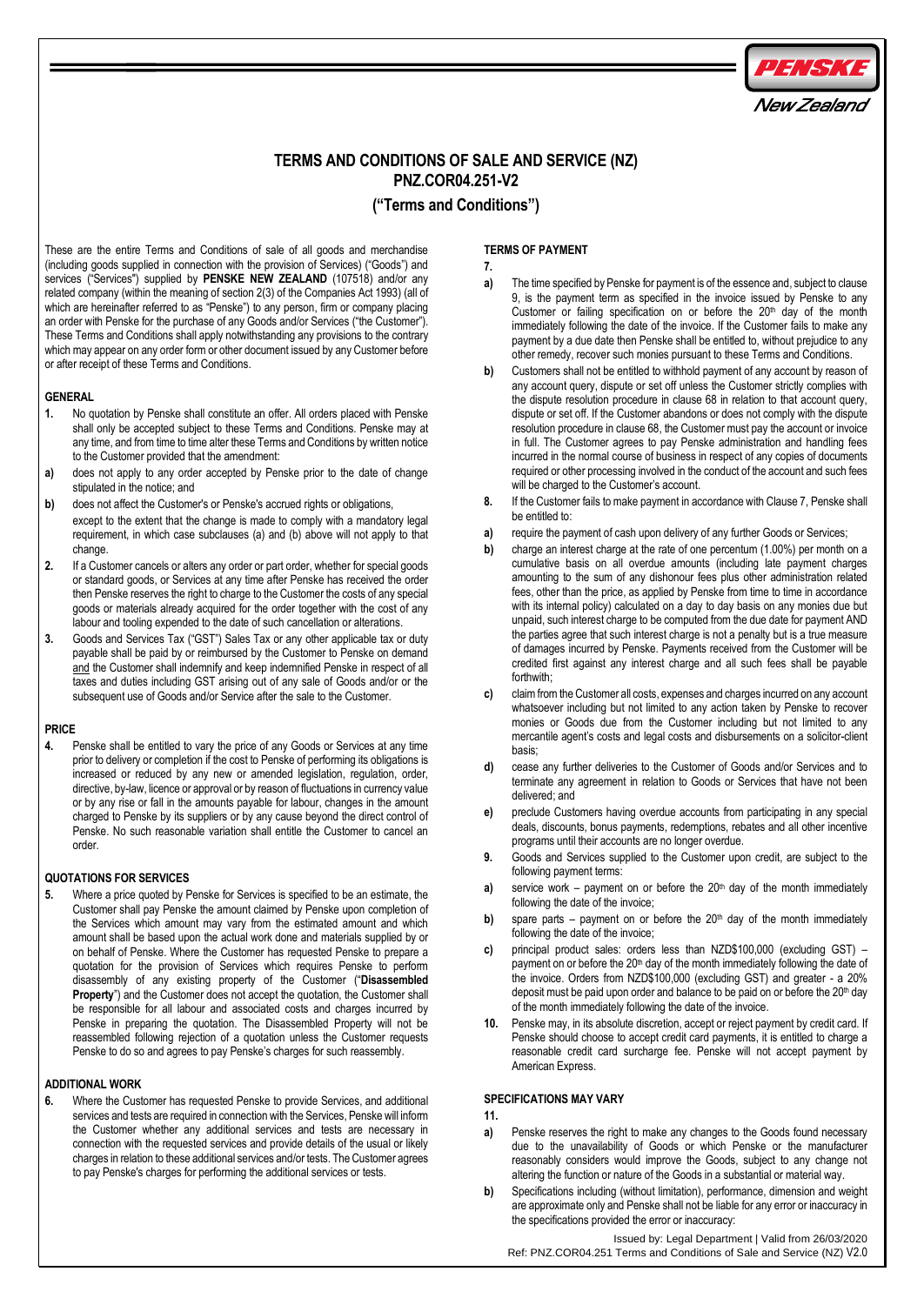

New Zealand

(i) arises from any of the circumstances described in clause 11(a); or (ii) arises from a change made to the Goods by the manufacturer.

**c)** The Customer acknowledges that Penske may subcontract the performance of the Services in its absolute discretion.

### **DELIVERY**

- **12.** The Customer shall be responsible for the cost of any delivery made ex-Penske's premises. If Penske is requested to arrange for delivery of Goods beyond Penske's premises, the Customer shall pay the delivery charges stipulated by Penske from time to time.
- **13.** Late Delivery
- **a)** Any date or time quoted for delivery of Goods or Services is an estimate only. While Penske shall endeavour to effect delivery at the time or times required by the Customer, time will not be of the essence and Penske cannot guarantee any quoted time or date for delivery.
- **b)** A failure to deliver on time shall not confer any right of cancellation or refusal of delivery on the Customer or render Penske liable for any loss or damages directly or indirectly sustained by the Customer as a result thereof except to the extent that loss or damage is caused or contributed to by Penske's negligence or a substantial breach of these Terms and Conditions.
- **14.** The Customer shall not be relieved of any obligation to accept or pay for Goods or Services by reason of any delay in delivery due to any strike, lockout, unavailability of materials or machinery, fires, floods, storm or tempest, transport delays, acts of God, restrictions or intervention imposed by any laws, regulations, governments or agencies thereof and any other causes beyond the reasonable control of Penske provided that if the delay or failure continues for in excess of 45 days, then Penske will offer the Customer an opportunity to terminate the relevant order, where Penske is able to cancel the order placed with its suppliers without penalty.
- **15.** Obligations on delivery
- **a)** Penske's obligation to deliver shall be discharged on arrival of the Goods at the Customer's nominated delivery destination, nominated transport company, nominated agent or the address appearing on the invoice.
- **b)** The Customer shall unload the Goods upon delivery.
- **c)** If the Customer is unable or unwilling to accept physical delivery of the Goods when the Goods are ready for delivery, Penske shall be entitled to charge a reasonable fee for any changes to the delivery or arrange for the storage of the Goods at the sole risk and cost of the Customer including all reasonable transportation, storage and other consequential costs.
- **d)** Penske may, at its discretion, make and invoice partial deliveries and each partial delivery shall be a separate sale pursuant to these Terms and Conditions.
- **16.** The Customer must immediately notify Penske in writing if Goods or property owned by the Customer in respect of which Services are being provided ('Customer's Property') is not received within seven (7) days of receipt by the Customer of Penske's delivery advice or invoice (whichever is the later). Unless the Customer notifies Penske of any shortage within seven (7) days of receipt by the Customer of the Goods or Customer's Property, complete delivery will be deemed to have occurred.
- **17.** If, as a result of any action or inaction of the Customer, Goods or Customer's Property is not collected or dispatched from Penske's premises within seven (7) days after Penske notifies the Customer that the Goods or Customer's Property is ready, Penske shall then be entitled to full payment notwithstanding any other payment terms agreed and Penske shall further be entitled to charge the Customer for additional costs including without limitation reasonable storage and/or transport of the Goods or Customer's Property until such time as the Goods or the Customer's Property are delivered to or collected by the Customer.
- **18.** The Customer's address for service of notices is as specified on the face of this document or in any attached or associated documents.
- **19.** If the Customer's Property is left with Penske, the Customer grants a lien over such Customer's Property to Penske for the value of all Goods and Services provided by Penske. If the Customer fails or refuses to pay the amount due to Penske, the Customer authorises Penske to sell the Customer's Property by public auction or private sale without any further authorisation or approval, and on a period of reasonable notice (of not less than two (2) months from the date the Customer's Property is ready for re-delivery or collection), as reasonably determined by Penske from time to time and otherwise subject to law. The Customer authorises Penske to satisfy all amounts due to Penske by the Customer and the costs of storage, transport, auction and sale from the proceeds of sale.

### **INSPECTION**

**20.** The Customer shall examine the Goods immediately after delivery and Penske shall not be liable for any claim for liability for any misdelivery, shortage, defect or damage unless:

- **a)** where reasonable, the misdelivery, shortage, defect or damage is noted by the Customer on the consignment note: or
- **b)** Penske receives details in writing within seven (7) days of the date of delivery of the Goods.

In this clause, damage or defect means a defect or damage which is reasonably capable of being identified by the Customer on inspection and examination of the Goods upon delivery.

### **LIEN**

- **21.** In addition to the above, all Goods or Customer's Property shall, immediately after they come into possession of Penske be subject to a particular and general lien and right of detention for all moneys due to Penske by the Customer, whether in respect of such Goods, Services provided or otherwise.
- **22.** The Customer acknowledges that Penske acquires a Priority Interest under the PPSA without actual knowledge that the acquisition constitutes a breach of any security agreement that provides for any security interest in the Good or vehicles of the Customer and that by virtue of that section, the repairer's lien held by Penske takes precedence and priority over any security interest in the Goods, Customer's Property or vehicles of the Customer.

## **PROPERTY AND RISK**

- **23.** Notwithstanding delivery of the Goods or their installation, property in any given Goods shall remain with Penske until the Customer has paid and discharged any and all other indebtedness to Penske on any account whatsoever, including all applicable GST and other taxes, levies and duties. Any payment made by or on behalf of a Customer which is later avoided by the application of any statutory provision shall be deemed not to discharge the Customer's indebtedness and, in such an event the parties are to be restored to rights which each respectively would have had if the payment had not been made.
- **24.** The risk in the Goods shall pass to the Customer upon delivery to the Customer or his agent or to a transport company nominated by the Customer notwithstanding that Penske retains ownership until full payment. The Customer must effect and maintain insurance against all insurable risks to the Goods until such time as property passes to the Customer.
- **25.** Risk in the Customer's Property shall remain with the Customer at all times, including when the Customer's Property is in the possession of Penske (such as where Penske is performing Services in relation to the property). Penske will not be liable for any damage to, or claim in relation to the Customer's Property unless that damage or claim resulted directly from Penske's negligent act or omission.
- **26.** Receipt by Penske of any form of payment other than cash shall not be deemed to be payment until that form of payment has been honoured, cleared or recognised and until then Penske's ownership of rights in respect of the Goods shall continue.
- **27.** The Customer acknowledges that it is in possession of the Goods solely as a bailee for Penske until payment has been made in full to Penske in accordance with these Terms and Conditions and until such payment:
- **a)** the Customer shall be fully responsible for any loss or damage to the Goods whatsoever and howsoever caused following delivery; and
- **b)** the Customer shall store the Goods separately from its own goods and those of any other party and in a manner which clearly identifies the Goods, whether as separate chattels or as components, as the property of Penske; and
- **c)** the Customer shall maintain records of Goods owned by Penske identifying them as Penske's property, of the persons to whom the Goods are sold or disposed to and of the payments made by such persons for such Goods. The Customer shall allow Penske to inspect these records and the Goods themselves on request.
- **28.** Until payment of the Goods is discharged in full, the Customer hereby irrevocably grants to Penske, its agents and servants, an unrestricted right and licence, without notice to enter premises occupied by the Customer to identify and remove any of the Goods the property of Penske in accordance with the Terms and Conditions without in any way being liable to the Customer or any person claiming through the Customer, provided Penske and its agents use reasonable endeavours to minimise any disturbance to the land and premises. Penske shall have the right to sell or dispose of any such Goods removed or otherwise in its sole discretion and shall not be liable for any loss occasioned thereby.
- **29.** Penske licenses the Customer to install the Goods. If the Goods are affixed to other materials, the totality thereof shall be the sole and exclusive property of Penske until payment in accordance with these Terms and Conditions has been made in full to Penske unless the other materials or part thereof are or is the property of a party or parties other than the Customer in which case the totality thereof shall be deemed to be owned as tenants in common with such other party or parties in shares corresponding to the respective amounts paid or payable by the Customer in respect of such other party or parties.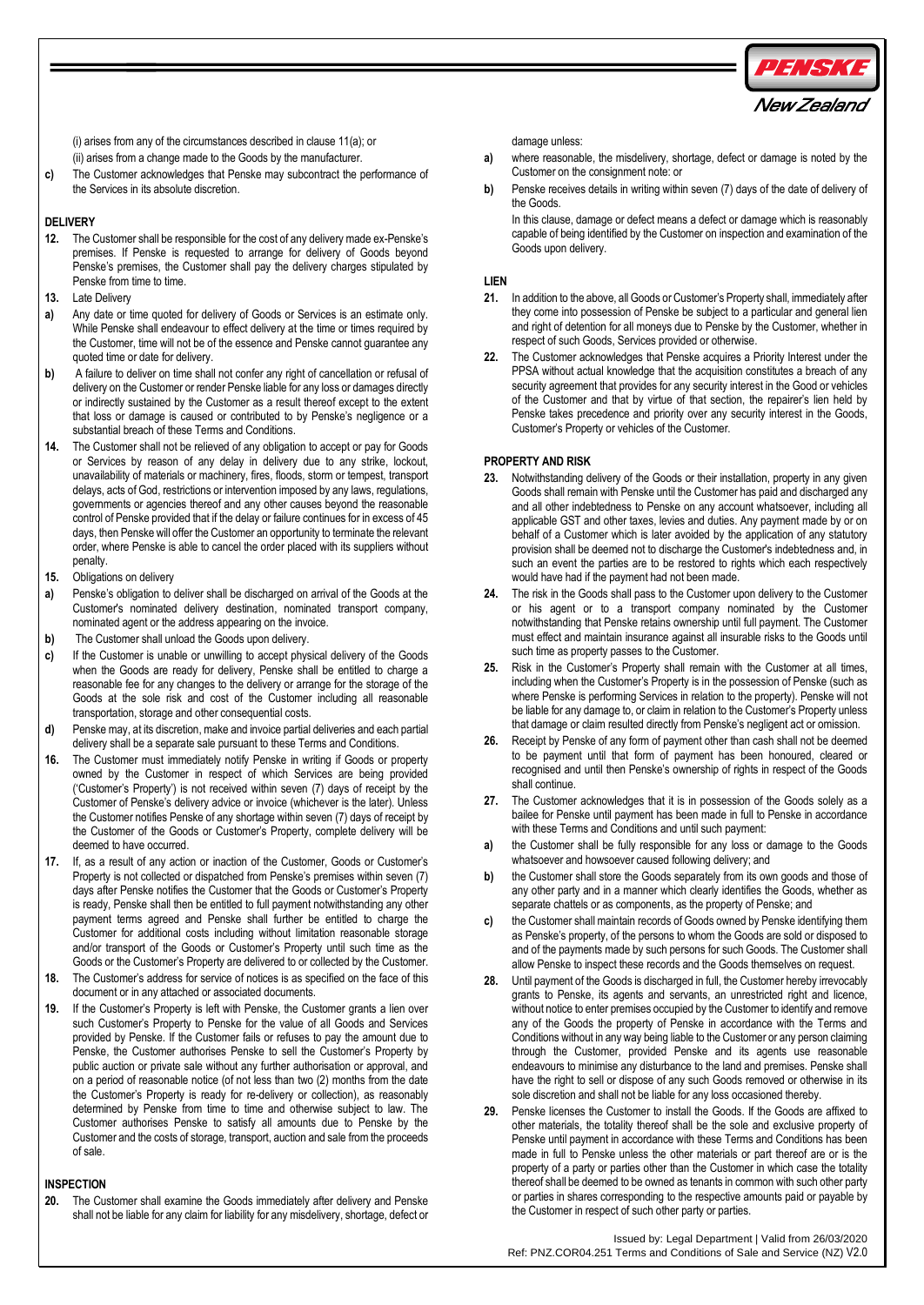

## New Zealand

- **30.** The Customer shall be at liberty to agree to sell the Goods (independently or affixed to other materials) subject to the condition that until payment has been made in accordance with these Terms and Conditions, the Customer shall sell as an agent and bailee for Penske and that the entire proceeds from the sale thereof shall be held in a separate account and on trust for Penske. If the Customer is not paid by the third party, the Customer agrees, at Penske's option, to assign the Customer's claim against the third party to Penske upon written request by Penske. For the purpose of giving effect to this clause, the Customer irrevocably appoints Penske as its attorney.
- **31.** The right to on-sell, deal or otherwise dispose of the Goods in the normal course of trade may be revoked at any time by Penske and shall automatically cease if a Receiver is appointed over any of the assets or the undertaking of the Customer or if a winding up order is made against the Customer or if the Customer goes into voluntary liquidation (otherwise than for the purpose of reconstruction or amalgamation) or administration or calls a meeting of, or makes any arrangement or composition with, creditors or commits any act of bankruptcy or where the Customer is in default of any of its obligations to Penske.

### **CHARGE AND SECURITY INTEREST**

- **32.** The Customer hereby charges with payment of any indebtedness to Penske all legal and beneficial interest (freehold or leasehold) in land and property, other than personal property to which the Personal Property Securities Act 1999 (New Zealand) applies, held now or in the future by the Customer.
- **33.** The Customer agrees that if a demand is made by Penske, the Customer receiving such a demand will immediately execute a mortgage or other instrument of security, or consent to a caveat, as required.
- **34.** The Customer hereby irrevocably and by way of security, appoints any credit manager or solicitor engaged by Penske to be its true and lawful attorney to execute and register such instruments. Notwithstanding any other provision in this clause and in addition thereto Penske may lodge a caveat noting the interest given by this charge on the title of any property of the Customer whenever it so wishes.
- **35.** The Customer grants a Security Interest to Penske in all of its present and after acquired property and in all of its present and future rights in relation to any personal property as defined in the Personal Property Securities Act 1999 (New Zealand).

### **PERSONAL PROPERTY SECURITIES ACT ("PPSA")**

- **36.** In clauses 37-40, the terms "Security Agreement", "Security Interest", "Registration", , "Personal Property Securities Register" (or "PPSR"), "Priority Interest", "Purchase Money Security Interest", "Financing Statement", "Financing Change Statement" and "Verification Statement" have the meanings given in the PPSA.
- **37.** The Customer acknowledges and agrees that these Terms and Conditions constitute a Security Agreement which creates a Security Interest in all Goods and the proceeds of the sale of the Goods, supplied to the Customer by Penske to secure any payment from time to time that becomes due and payable by the Customer to Penske.
- **38.** The Customer acknowledges that by agreeing to these Terms and Conditions, the Customer grants a Security Interest (by virtue of the retention of title and bailment clauses in these Terms and Conditions) to Penske and in all Goods supplied by Penske to the Customer (or for the Customer's account) and these Terms and Conditions shall apply notwithstanding anything express or implied to the contrary contained in the Customer's purchase order. The Customer additionally agrees that Penske can without notice to the Customer seek Registration of its Security Interest as a Purchase Money Security Interest on the PPSR and under the PPSA.
- **39.** The Customer acknowledges, agrees and undertakes:
- **a)** To sign any further documents and/or provide any further information (which information the Customer warrants to be complete, accurate and up-to-date in all respects) which Penske may reasonably require to enable perfection of its Security Interest or Registration of a Financing Statement or Financing Change Statement on the PPSR or anything else required by Penske to ensure that Penske's Purchase Money Security Interest is a perfected security interest;
- **b)** To not register a Financing Change Statement as defined in section 135 of the PPSA or make a demand to alter the Financing Statement pursuant to section 162 of the PPSA in respect of the Goods without the prior written consent of Penske;
- **c)** To give Penske not less than 14 days written notice of any proposed change in the Customer's name and/or any other changes in the Customer's details (including but not limited to, changes in the Customer's address, facsimile number, email address, trading name or business practice);
- **d)** To pay all costs incurred by Penske in the Registration and maintenance of its Financing Statement to enable Registration of its Security Interest (including

registering a Financing Change Statement) on the PPSR such costs shall not exceed the regulated cost for registering or maintaining (updating) a Security Interest, as amended from time to time and/or enforcing or attempting to enforce the Security Interest created by this Agreement including but not limited to, executing subordination agreements;

- **e)** To be responsible for the full costs incurred by Penske (including actual legal fees and disbursements on a solicitor and client basis) in obtaining an order pursuant to section 167 of the PPSA;
- **f)** Pursuant to section 148 of the PPSA, unless otherwise agreed in writing by Penske, to waive the right to receive the Verification Statement in respect of any Financing Statement relating to the Security Interest;
- **g)** To immediately on request by Penske, procure from any persons considered by Penske to be relevant to its security position, such agreement and waivers as Penske may at any time require;
- **h)** To release and hold harmless Penske from any liability whatsoever in the event of any dispute between Penske and the Customer as to whether any interest registered on the PPSR constitutes a valid Security Interest;
- **i)** To indemnify Penske from any cost reasonably incurred by the Customer in amending or withdrawing any Security Interest registered by Penske over the Goods, even if the registration has occurred through error or mistake on behalf of Penske.
- **40.** If the Goods are for the Customer's business use, the Customer agrees, to the extent Part 9 (Enforcement) of the PPSA applies, that it will have no rights under Part 9 of the PPSA. For example, but without limitation:
- **a)** The Customer will have no rights under section 114(1)(a) (to receive Notice of Sale), and section 133 (reinstating this agreement);
- **b)** The Customer waives its rights under section 116 (to receive statement of account), and sections 120(2) and 121 (to receive notice of any proposal to retain the Goods and object to any proposal).
- **c)** The Customer agrees that where Penske has rights in addition to these in Part 9 of the PPSA, these rights continue to apply.

### **TRUSTS**

- **41.** This chapter on Trust applies if the Customer is a trustee and whether or not Penske has notice of the trust.
- **42.** Where the Customer comprises two or more persons and any of those persons is a trustee this chapter applies to such trustee.
- **43.** The Customer agrees that even though the Customer hereby enters into an agreement with Penske as trustee of the trust, the Customer shall also be liable personally for the performance and observance of every covenant to be observed and performed by the Customer expressed or implied in these Terms and **Conditions**
- **44.** The Customer warrants its complete, valid and unfettered power to enter into this agreement with Penske.
- **45.** The Customer covenants that the rights of indemnity which it may have against the property of the trust have not been, and in the future will not be, excluded, modified, released, lost or diminished (whether by agreement, breach of trust or otherwise).
- **46.** The Customer shall not, without Penske's prior written consent:
- **a)** resign or be removed as trustee of the trust or appoint or allow the appointment of a new or additional trustee of the trust;
- **b)** amend or revoke any of the terms of the trust;
- **c)** vest or distribute the property of the trust or advance or distribute any capital of the trust to a beneficiary or resettle any of the property of the trust;
- **d)** permit a beneficiary to have the use, occupation, employment or possession of the property of the trust;
- **e)** do or permit to do an act or thing in breach of the trust which would permit the trustee to be removed as trustee of the trust;
- **f)** exercise or permit to be exercised a power to change the vesting date of the trust or provide for an early determination of the trust;
- **g)** lend any money, give any guarantee or incur any debt other than in the ordinary course of business of the trust; or
- **h)** pay any of the income of the trust to any beneficiary of the trust if such payment will prejudice or affect the Customer's ability to pay all monies due to Penske.

## **WARRANTY**

- **47.** Goods supplied by Penske are subject only to the then applicable manufacturer's written warranty (if any) and, except to the extent prohibited by law, all other warranties with respect to Goods are hereby excluded.
- **48.** Unless stated otherwise by Penske in writing, in the case of Services which comprise the supply of labour that is directly related to the supply of Goods (such as labour for the installation of the Goods):

Issued by: Legal Department | Valid from 26/03/2020 Ref: PNZ.COR04.251 Terms and Conditions of Sale and Service (NZ) V2.0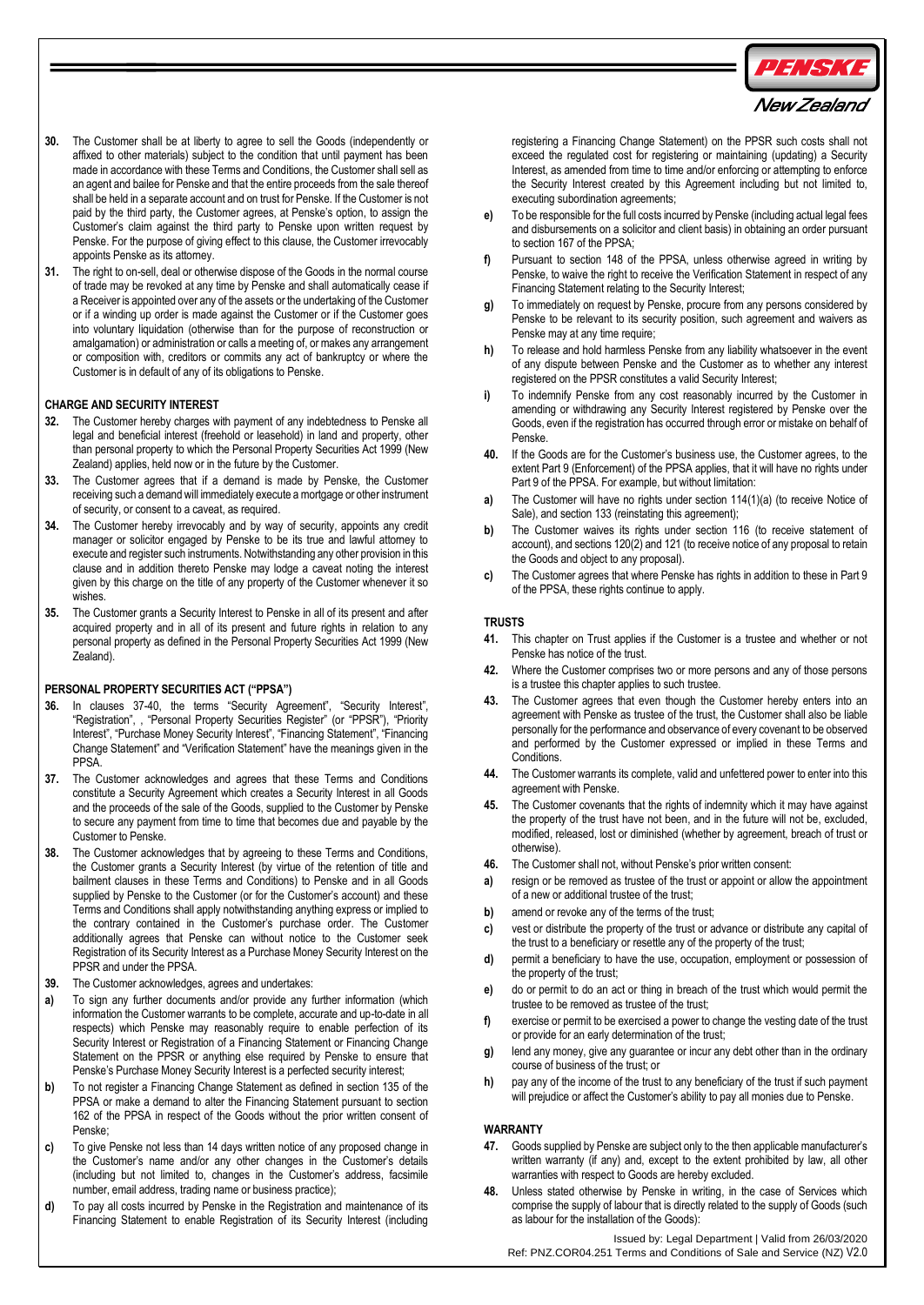

- **a)** the Goods component is subject only to the then applicable manufacturer's written warranty (if any) and, except to the extent prohibited by law, all other warranties are hereby excluded; and
- **b)** the labour component is warranted by Penske to be free from defects for the same duration and subject to the same terms and conditions as the then applicable manufacturer's written warranty applying to the Goods (if any).
- **49.** Unless stated otherwise by Penske in writing, in the case of Services performed on Penske's behalf by a subcontractor, those Services are subject only to the then applicable subcontractor's warranty (if any) and, except to the extent prohibited by law, all other warranties with respect to those Services are hereby excluded.
- **50.** Unless stated otherwise by Penske in writing, in the case of Services which comprise the supply of labour (and subject to clause 48.b), the Services are warranted to be free from defects for a period of 6 months from the date of completion of the Services and except to the extent prohibited by law, all other warranties with respect to Services are hereby excluded. This warranty is conditional upon the following:
- **a)** the Customer providing Penske with written notice of any claim pursuant to the warranty within the warranty period;
- **b)** delivery at the Customer's expense of the components to Penske at an address nominated by Penske; and
- **c)** Penske being satisfied that the Services supplied by Penske were defective.
- **51.** 51. If you are a "consumer" (as that term is defined in the Consumer Guarantees Act 1993 ("Act")) then:

(i) the benefits conferred by the warranty set out in clauses 47 to 5050 are in addition to other rights and remedies of the consumer under a law in relation to the Goods and/or Services to which the warranty relates; and

(ii) our Goods and/or Services come with guarantees that cannot be excluded under the laws of New Zealand.

**52.** If you are a consumer (as that term is defined in the Act) then further to the requirements set out above, any claim under the terms of the warranty set out in clauses 47 to 51 must be made by the Customer at its own cost by contacting Penske.

## **LIMITATION OF LIABILITY**

- **53.** These Terms and Conditions do not exclude, restrict or modify the application of any provisions of any law which by law cannot be excluded, restricted or modified.
- **54.** Sale to Non-Consumers:

In the case of Goods supplied by Penske to a Customer who is not a "consumer" (as defined in the Consumer Guarantees Act 1993 as amended from time to time ("the Act")), if the Goods do not correspond with the description of them on the invoice or are defective, then provided that the Goods are preserved intact and made available for inspection by a representative of Penske and are returned to Penske in the same order and condition as that in which they were delivered, Penske's liability shall be limited at Penske's option to replace those Goods or reimburse the Customer for the amount of the purchase price paid for them, but any claim in this respect must be made in writing within seven (7) days of the date of delivery of those Goods.

**55.** Sales to Consumers:

In the case of Goods supplied by Penske to a Customer who is a "consumer" (as that term is defined in the Act), to the extent that the Customer is acquiring the Goods for the purposes of a business the provisions of the Act do not apply. The liability of Penske to the Customer for breach of any consumer guarantee given in respect of the Goods under the Act shall in all cases be limited, at the option of Penske, to any one or more of the following:

- **a)** the replacement of the Goods or the supply of equivalent goods;
- **b)** the repair of the Goods;
- **c)** the payment for the reasonable cost of replacing the Goods or of acquiring equivalent goods; or
- **d)** the payment of the reasonable cost of having the Goods repaired.
- **56.** Services to Non-Consumers: Penske's liability in connection with the supply of Services to a person who is not a "consumer" (as that term is defined in the Act) shall be limited to:
- **a)** the supply of the Services again; or
- **b)** the payment of the cost of having the Services supplied again;
- at Penske's sole discretion **57.** Services to Consumers:

In the case of Services supplied by Penske to a Customer who is a "consumer" (as that term is defined in the Act), to the extent that the Customer is acquiring the Services for the purposes of a business the provisions of the Act do not apply. The liability of Penske to the Customer for breach of any consumer guarantee given in respect of the Services under the Act shall in all cases be limited, at the

option of Penske, to any one or more of the following:

- **a)** the supplying of the Services again; or
- **b)** the payment of the reasonable cost of having the Services supplied again.
- **58.** Subject to the Act and these Terms and Conditions, the Customer agrees that, to the maximum extent permitted by law:
- **a)** It has not relied on any inducement, representation or statement made by or on behalf of Penske in purchasing the Goods or Services;
- **b)** Without limiting clause 58(a), Penske is not liable for any damage or loss whatsoever where the Goods are modified, altered, installed in or affixed to, a vehicle by a third party not under the control of Penske, and otherwise than in accordance with the specifications of the Goods and/or the applicable manufacturer's warranty;
- **c)** These Terms and Conditions set out the entire liability of Penske in respect of its liability under the Act or otherwise in respect of liabilities to a consumer for a breach of a condition, warranty or guarantee with respect to the sale of Goods or **Services**
- **d)** Notwithstanding any other provision herein and to the maximum extent permitted by law, Penske's total aggregate liability in respect of any claim by the Customer or a third party in connection with these Terms and Conditions shall be limited as follows:

(i) In respect of damage to property, Penske's liability shall be limited to 100% of the value of the relevant Goods and/or Services;

(ii) In respect of special, indirect or consequential loss, clause 58(e) applies; (iii) In respect of any other damages that are not indirect, special or consequential, Penske's liability shall be limited to a maximum of 10% of the value of the relevant Goods and/or Services.

- **e)** Penske is not liable for indirect, special or consequential loss or damage (including but not limited to loss of goodwill, loss of profit, loss of revenue, loss of expected savings, opportunity costs, loss of business, loss of reputation and business interruption) whether arising in contract, tort (including negligence), under any statute or otherwise arising from or related in any way to these Terms and Conditions or their subject matter. To the extent any claim or demand brought against Penske by any third party exceeds the liability set forth in these Terms and Conditions the Customer shall indemnify, defend and hold harmless Penske from and against such claim and demand. The Customer shall be obliged to advise Penske in writing and without delay of any damage or loss to be borne by Penske, or to have such damage or loss assessed by Penske. The exclusion of liability under this clause shall be to the maximum extent permitted by law; and
- **f)** Any dealer or third party that performs a repair job for a Penske account customer that is a "Non Warranty Repair" including breakdowns must secure a direct method of payment from the customer for the repair.

## **SERVICE REPAIR**

- **59.** The Customer acknowledges that any property is presented by the Customer having taken all necessary steps to ensure that no loose items are able to damage that property, e.g. windscreens or any other part of the Customer's equipment when raising and lowering a vehicle cabin.
- **60.** The Customer accepts responsibility for any damages that may occur in this way.

## **FORCE MAJEURE**

**61.** Penske shall not be liable for any failure or delay in supply or delivery of the Goods or Services where such failure or delay is wholly or partly due to any cause or circumstance whatsoever outside the reasonable control of Penske including, but not limited to, war, strikes, lockouts, industrial disputes or unrest, government restrictions or intervention, transport delays, fire, act of God, breakdown of plant, shortage of supplies or labour, storm or tempest, theft, vandalism, riots, civil commotions or accidents of any kind.

## **TERMINATION**

**62.** If the Customer fails to comply with any of these Terms and Conditions or being a natural person or persons commits any act of bankruptcy, or being a corporation passes a resolution for winding up or liquidation (other than for the purposes of reorganisation or reconstruction) or administration or enters into any composition or arrangement with creditors or if a receiver or manager or administrator or controller is appointed for any property or assets of the Customer or becomes liable to be wound up by reason of insolvency or if any petition is presented for its winding up, or if a liquidator or provisional liquidator or administrator is appointed, Penske may, in addition to exercising all or any of its rights against the Customer, suspend any further deliveries and immediately recover possession of any Goods not paid for in accordance with these Terms and Conditions.